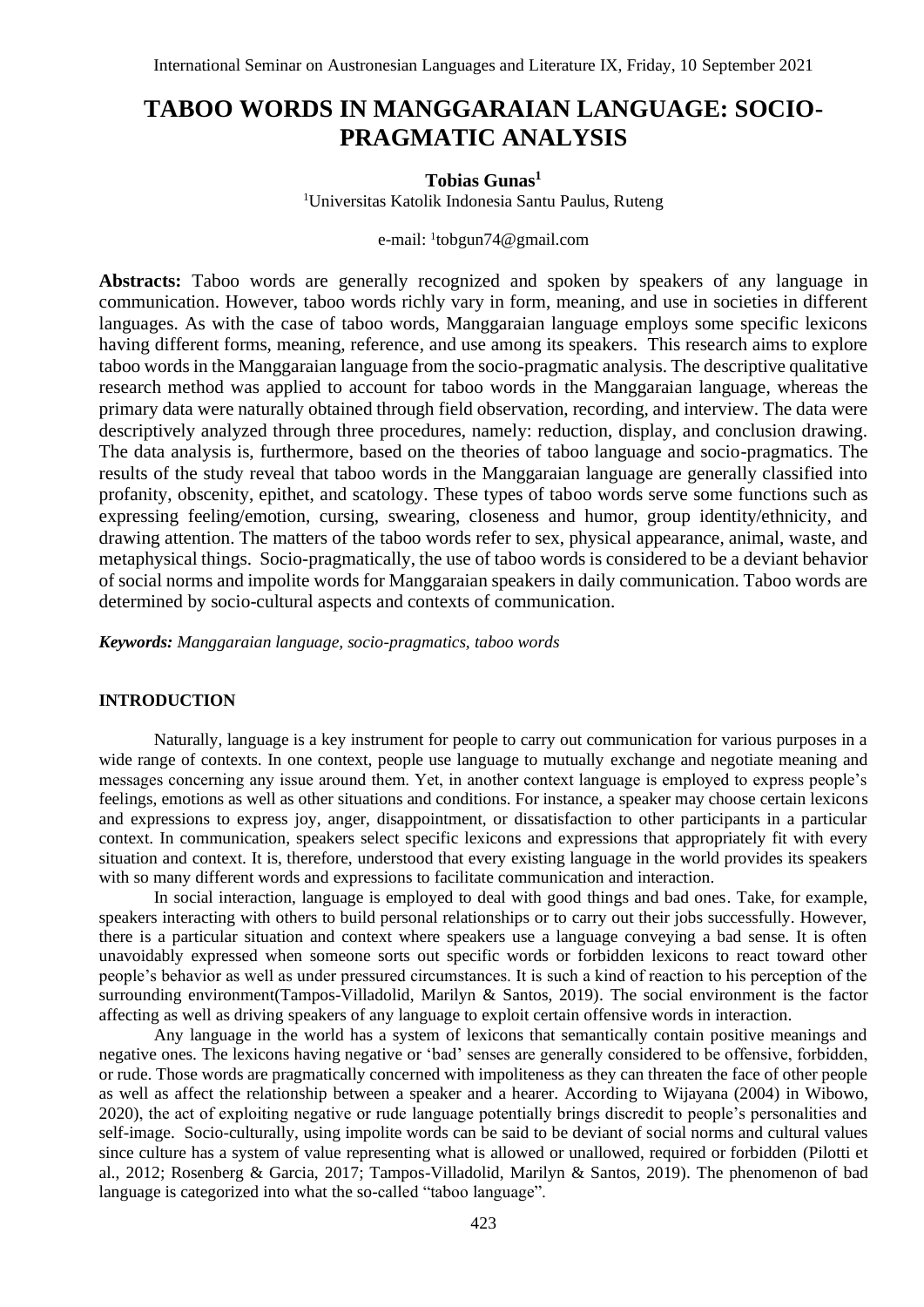#### International Seminar on Austronesian Languages and Literature IX, Friday, 10 September 2021

As it is widely acknowledged that taboo language or words co-exist in a language. This is a part of language regardless of the lower frequency of use in social interaction. About the existence of taboo words, every language has its unique system of use and context. Manggaraian language is a local language spoken by a majority of people in west Flores, East Nusa Tenggara Province. The local language also functions as a lingua franca to people living in different parts of the Manggaraian region from west to east. As with other local languages, the Manggaraian language employs its distinctive system of taboo words. In the case of taboo words, Manggaraian speakers recognize some negative words or lexicons forbidden and avoided in social interaction. All the words labeled as "taboo" have a negative sense that causes an offense or impoliteness to Manggaraian speakers. It is more likely that taboo words in the Manggaraian language have deeply rooted in the socio-cultural context.

Linguistically, the phenomenon of taboo words or language has long drawn the interest and attention of linguists to investigate it more deeply and comprehensively. The investigation of taboo words in different languages and a variety of contexts has been widely conducted, for instance, taboo words in English(Jay, 2009; Putri, Derli Elsa, Sembiring, 2019; Rosenberg & Garcia, 2017; Sugara, Ria Dewi Hudayani, and Saparianingsih, 2020), Indonesian language(Samosir, Widya Nola, Meisuri & Putri, 2020; Wibowo, 2020), Balinese(Apriani, 2017), and other languages (Lidbäck, 2020; Njoroge, 2014). The investigations have revealed the significance of taboo words to be understood from a socio-cultural and pragmatic standpoint. More specifically, the exploration of taboo words in local languages is more potential and rich as it uncovers diverse socio-cultural backgrounds. However, unfortunately, there have not been sufficient studies concerning taboo words in local languages including the Manggaraian language in west Flores.

Realizing that there is a lack of study regarding taboo words in local languages, this research aims to explore taboo words in the Manggaraian language. There are three questions addressed in the discussion of taboo words, namely: (1) what are the types of taboo words and references? (2) how are taboo words used in interaction? And (3) what are the functions of taboo words used in interaction? To answer those three problems, sociopragmatics theory and taboo theory are applied in this analysis.

#### **LITERATURE REVIEW**

As previously stated, several studies have been carried out to investigate taboo words in different languages. Some of the researches are reviewed as the basis of developing this investigation. They are briefly summarized below.

Ranus (2019) analyzed swearing words in the Manggaraian language, particularly Colol dialect of East Manggarai. The study was designed in descriptive qualitative focusing on the description of types of swearing words, referents, meaning, and context of use. Semantics and Sociolinguistics were the main theories used to account for swearing words in the Manggaraian language. The findings reveal that the Manggaraian language in Colol dialect has some lexicons or words used to express swearing. The swearing words are categorized into eleven kinds based on the referents. Some factors underlie the employment of swearing words among speakers of the Manggaraian language in Colol dialect such as intimacy, feeling, insulting, and social equality. However, Apriani (2017) researched swearing words in Balinese in terms of forms and referents. The analysis was qualitatively done from a sociolinguistic approach. The study indicates that Balinese has particular swearing words. In the case of form, the swearing words are syntactically constructed in word and phrase. The words are noun, verb, adjective. In the case of referents, furthermore, those swearing words refer to a condition, animal, parts of the body, supernatural spirit, objects, kinship, activity, and profession. Sociolinguistically, swearing words are considered to be rude and negative; therefore, they should be avoided and forbidden in interaction.

Still in the case of the local language, Samosir, Widya Nola, Meisuri & Putri (2020) particularly focused on the investigation of taboo words in Batak Toba language used in the conservation between seller and buyer. The analysis was qualitatively done in terms of types of taboo words, perceptions as well impacts. The study uncovers some significant findings, namely: (1) Batak sellers employed five different types of taboo words in interacting with buyers such as insult and slurs, scatology, epithets, vulgarity, and obscenity; (2) Concerning the use of taboo words by Batak sellers, most people have negative perceptions as it is too rude and offensive, and (3) taboo words have bad impacts to others in conversation such as causing offense and anger; and (4) Batak society refuse to use taboo words in the interaction between sellers and buyers. These findings are related to and support the previous study by Apriani (2017).

In their investigation, Rosenberg & Garcia ( 2017) have found the relationship of taboo words in terms of intensity and frequency by applying statistical analysis toward the relationship of three key components; Affective, Behaviour, and Cognitive. The results of the analysis found a slight change in which taboo words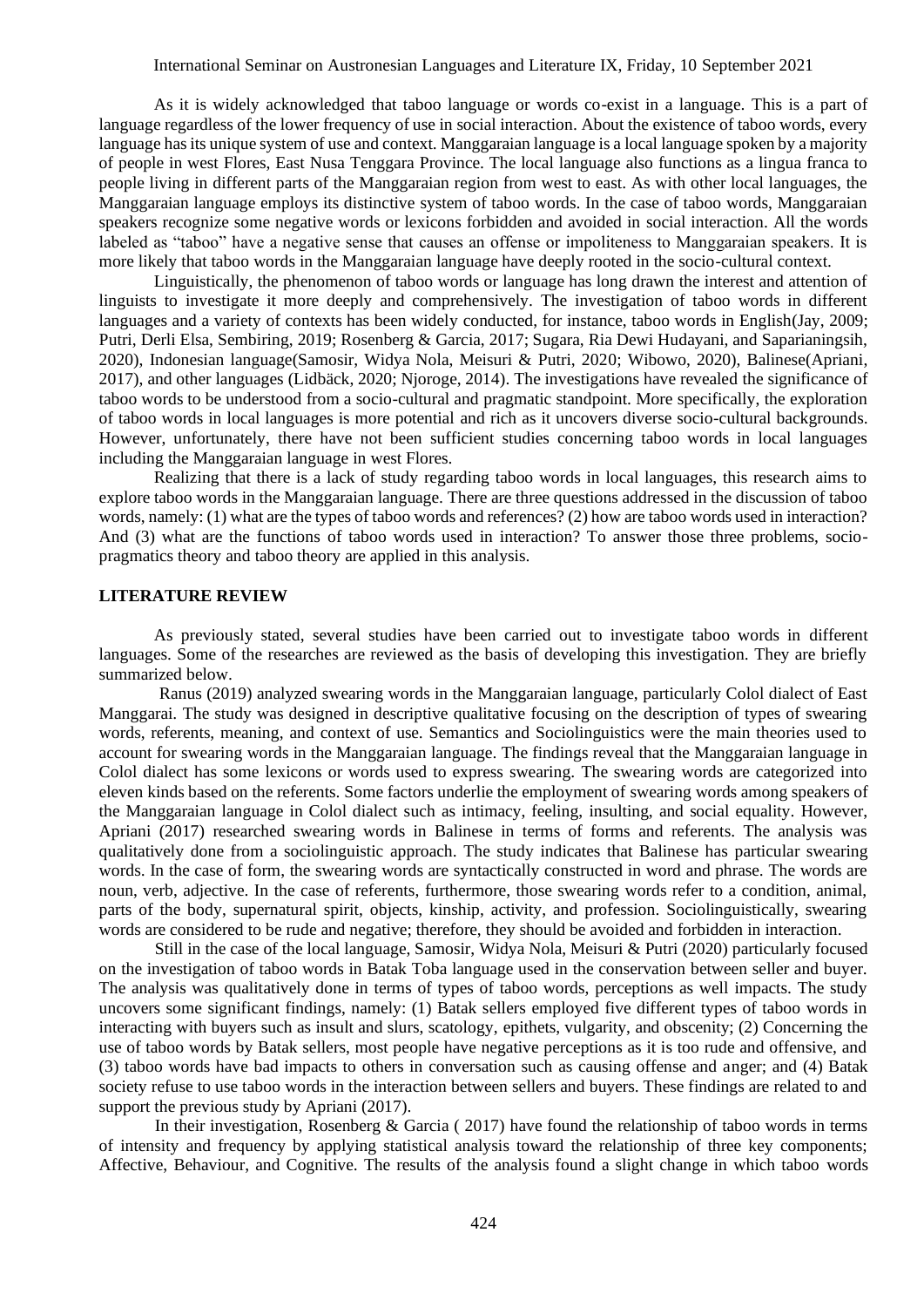people use in everyday life. The results suggest that the level of offensiveness of taboo words (A) predicts the usage of the words (B) that are part of a person's natural language (C): the ABC-hypothesis of taboo words.

The phenomenon of taboo words employed in social interaction can be analyzed from socio-pragmatics. Socio-pragmatics is concerned with the relationship between language and society as well as language use in context(Leech, 2014; Levinson, 1983). In this interdisciplinary approach, taboo words are investigated in a particular society and the context in which speakers exploit them in the context of interaction such as speech acts and utterances. Three key aspects need to be addressed to understand language as social behavior or act, namely: speech acts, utterances, and context. Those aspects are closely connected. Yule (1996) stated that speech act deals with the act performed via utterances. By such a definition, it is clear that speech acts are carried out through utterances. On any occasion, the utterances produced contain three interrelated acts: locutionary, illocutionary, and perlocutionary act. Therefore, the speech act contains utterances serving various functions. Taboo words can be analysed in speech act and utterances as they occur in an interaction where a speaker and a hearer engage in.

Speech acts and utterances occur in the context of interaction. Context plays a vital role in making a meaningful interpretation. Hence, any speech acts and utterances are context-bound or context-dependent (Leech, 2014; Levinson, 1983; Yule, 1996). Context sets the background of speech acts and utterances. Pragmatically, Levinson (1983) emphasized that context is related to participants, background, proposition, belief, motive (ends), and assumptions that underlie speech acts and utterances. Context roughly consists of some key elements such as participants (who), topic (what), time and place (when and where), and manners (how) (Holmes, 2001). These components of context have been more comprehensively developed in Hymes' theory of ethnography of communication coined as SPEAKING mnemonics (Wardhaugh, 1992). In addition, concerning the understanding of taboo words in speech acts and utterances, context is a crucial element to be much considered. For instance, culture-specific context is an indispensable part of defining and explaining taboo words in social interaction (Klerk,1992 in Wene & Ena, 2020). Pragmatically, context affects the level of offensiveness of taboo words such as speaker-hearer relationship, social-physical setting ((Jay, 2009).

Taboo words are widely recognized as a forbidden language in society. Yule (2014) maintained that taboo words are related to words and phrases that are inappropriate for use in social communities; those are sacred, prohibited, or just inappropriate (Wene & Ena, 2020). Taboo words contain, by nature, negative, rude, and offensive meanings. Proscription of taboo words reflects social restriction upon the personal behavior that brings about the bad impact such as discomfort, harm, or injury (Keith & Burridge, 2006). More seriously, taboo words can even provoke a conflict between groups of people in society(Wene & Ena, 2020). Therefore, it suggests that taboo words are avoided and strongly banned in both interpersonal and social interaction. As what is addressed by (Jay, 2009) is that taboo words are prohibited or eschewed institutionally and individually due to the potentiality of harm. Taboo words cover various matters covering sex, parts of the body, sacred objects, animals, excretion, physical performance, death, and supernatural things. Tabooed subjects are found to be highly varied depending on socio-cultural contexts set in social interaction (Wardhaugh, 1992). Moreover, the content of taboo words indicates different referents. Based on the referents, taboo words are subsumed under some types, namely : obscenity, profanity and blasphemy, scatology, insult and slur(Jay, 2009). The other category of taboo words was proposed by Battistella ( 2005); those are of four types, namely epithet, profanity, vulgarity, and obscenity (Sari, 2020). Both theories of taboo word types have been widely applied in several previous analyses and the present research (e,g., Ranus, 2019; Samosir, Widya Nola, Meisuri & Putri, 2020; Sari, 2020; Wene & Ena, 2020; Wibowo, 2020).

Taboo words are often violated in interaction in which people tend to exploit them unintentionally. Some reasons and functions are likely to drive speakers to employ taboo words in their speech acts and utterances. Wardhaugh (1992) contended that taboo language is spoken to address some reasons and functions such as drawing attention, showing contempt (cursing), being aggressive or provocative, mocking (swearing) authority. Similarly, these reasons and functions are pointed out in the study conducted by Putri, Sembiring & Imranuddin (2019). In other research findings, some other reasons for using taboo words in the speech or utterances were also revealed in the research findings of Wene  $\&$  Ena (2020), where the psychological condition was the most dominant reason among others such as humor, ethnic group identity, and social class. However, Lidbäck (2020) demonstrated different reasons for taboo words as joke, appreciation, disclaimer, and reference. In brief, it seems reasonable that a variety of reasons arise from context variability of taboo words in interaction

#### **RESEARCH METHOD**

This research is a qualitative study in which the data source was taken from the speech acts and utterances of the Manggaraian speakers containing taboo words. The data are primarily the words spoken by the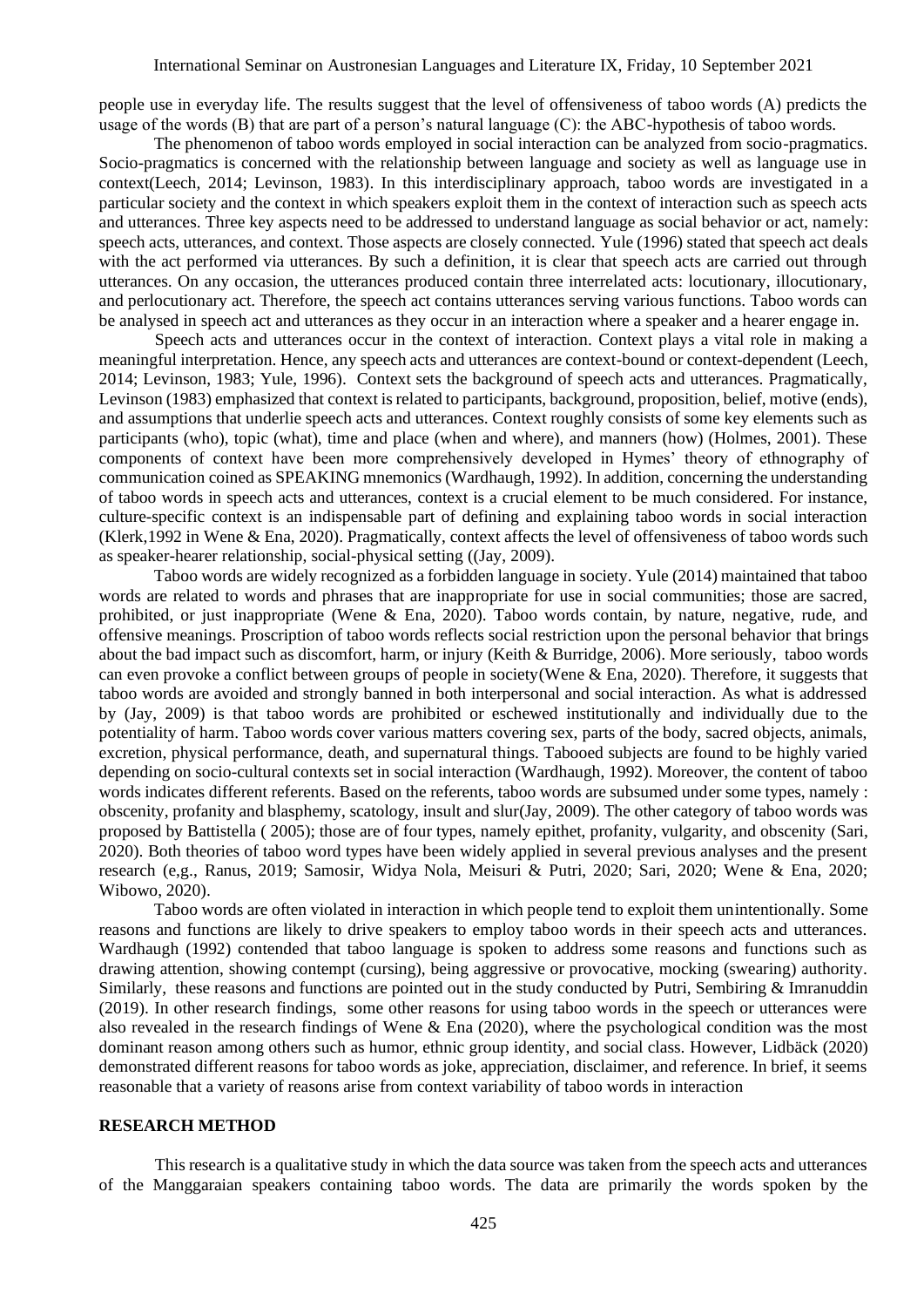Manggaraian speakers in interaction in Langke Rembong District and other surrounding areasState the research design used in the study.

The study involved twenty Participants who are native speakers of the Manggaraian language. The participants were purposively taken as the source of the data when they were speaking the Manggaraian language in daily interaction. Ten of the participants were those from the older ages around 45 to 50 while the rest of them were those from the younger ages around 17-21.

The data for this analysis were obtained through an observation sheet, field note, and audio tape recorder. These instruments were applied to gather sufficient data regarding taboo words spoken by the twenty participants of the Manggaraian speakers during the interaction. In addition, the data were more naturally collected by the instruments. Observation sheets and field-note were employed to get the data directly from the utterances produced by the participants as well as those related to the context of interaction. An Audio-tape recorder was simultaneously used to record the data more completely when the participants were uttering words, phrases, or sentences in interaction.

The data were qualitatively analyzed through three interactive procedures, namely data reduction, data display, and conclusion drawing. In the first procedure, the data were identified and classified into form, meaning, and referents. the analysis was based on the theory of taboo language. The results of data analysis were then displayed in the table in the second procedure. In the third procedure, the data were expounded in the light of socio-pragmatic theories. The theories were applied to explore and elucidate the context of using taboo words in interaction. Based on the interpretation, the conclusion was drawn and arrived at the points concerning the employment of taboo words in the Manggaraian language.

### **RESULTS**

Manggaraian language recognizes the word *iréng* as the general term referring to taboo word. Such a term covers taboo words conveying negative, rude, and offensive meanings. In the case of form, taboo words are formed as words and phrases. The following data present some examples of taboo words in word and phrase.

#### **Form of Taboo Words**

Taboo words are formed as a word indicating negative, rude, and offensive meanings. The given data demonstrate the examples of taboo words in form of words and phrases found in the Manggaraian language.

|                            | Table 1. Form of Taboo Words                                        |
|----------------------------|---------------------------------------------------------------------|
| <b>Form of Taboo Words</b> | <b>Examples</b>                                                     |
| Word<br>1.                 | - Laé diong keta hot pande rusak barang daku?                       |
|                            | <i>Puki!neka sangge toko agu rona data.</i>                         |
|                            | Lorong taran ne, neho keta ranga de kodé.                           |
|                            | Neka neho <i>ela</i> , sangge hang taung so manga one meja.         |
|                            | Acu, toe di'a gauk agu tombo sangge ngoeng.                         |
|                            | Do bail mboros, berat ne ho keta <i>ntung!</i>                      |
|                            | <i>Haro</i> , mese taka domong hau e.                               |
|                            | <i>Ringgas</i> , neho keta <i>lawo</i> bambo.                       |
|                            | - Lor keta <i>bontong</i> , eme oto maeng kartu.                    |
|                            | Bambo anak koe so ta, ngonde keta bail.                             |
|                            | <i>Wengit</i> ! co tara toe mai du adak saung ta de lopos.          |
|                            | - Lontek diong keta hot pande kaco rame ho.                         |
|                            | <i>Nibok</i> kaut baran, bom manga panden bao mai.                  |
|                            | - <i>Oe rucuk!</i> Mberes koe hang e.                               |
|                            | - Woko <i>rigit</i> wuk, dat kole gauk'n.                           |
|                            | - Paca kaut ine winan hot <i>mbiset</i> , pika taungs kaba de eman. |
|                            | <i>Mpedal</i> lut keta kuru caci.                                   |
|                            | - Rei hi <i>berat</i> hitu lau le kraeng.                           |
|                            | Mbulak neho mata de poti.                                           |
|                            | Dongki! Toe keta kop pande dehau ta.                                |
| <b>Phrase</b><br>2.        | - Lae acu dehau, mese taka tombom.                                  |
|                            | Domong dehau, neka mbucak bail tombo agu ata tua.                   |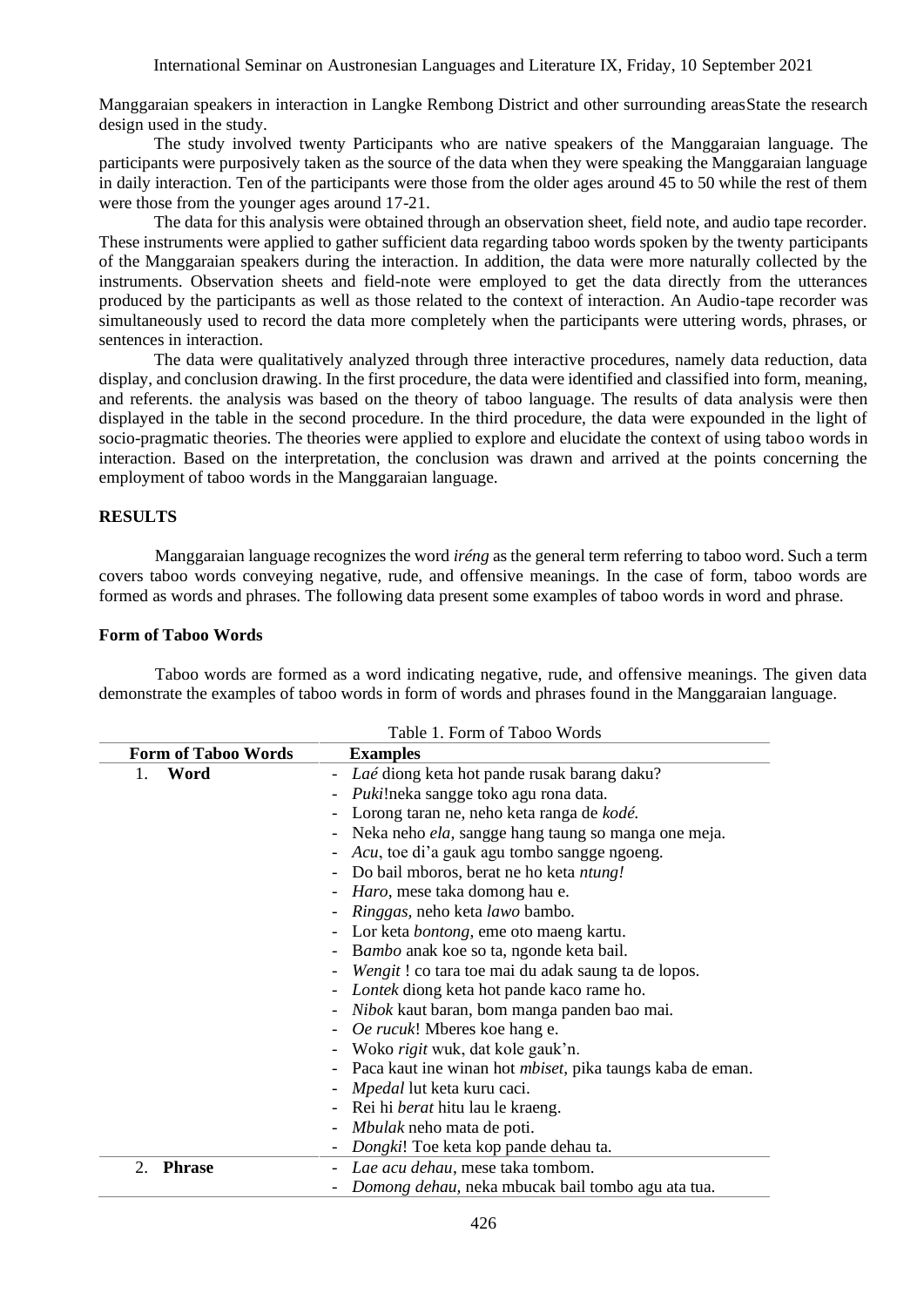| - <i>Puki mai</i> , ngonde kaut ngo sina kios.              |
|-------------------------------------------------------------|
| Kido demam! Mberes keta tombo ngasang data.                 |
| - Puki de endem. One pisa kaku tako seng dehau.             |
| - <i>Kaba dongong</i> , reak sot wengkel bail.              |
| - Ho keta di ita rangan lawo mbambo ho.                     |
| - <i>Poti wolo</i> , sangge lako kaut wie eros.             |
| - Laé wulu, nakal keta bail.                                |
| - <i>Com mata olo</i> , eme ngonde kerja.                   |
| - <i>Mata ba le emam</i> . Sangge keta aus tombo anak data. |
| - <i>Kokong koe</i> so, labar mane rep taungs.              |
| - Nggilek mata dehau, lako sangge ledas kaut.               |
| - <i>Puki nden</i> . Ngo nia lawang ho.                     |
| - Nahe <i>hang le poti</i> .                                |
| <i>Rimpe Rampet!</i> Neho keta tara de kode.                |
| - Manga bae le Morin, sanggen pande daat dehau latang       |
| - Haer <i>lawo bambo</i> , toe manga molor kerja.           |
| - <i>Otak de ela</i> , tombo toe olong nuk.                 |
|                                                             |

As demonstrated in the given data above, taboo words are formed both in word and phrase. In the case of a word, all taboo words are base form and categorized as a noun. Further, in the case of phrase, taboo word functions as the head. In the context of social interaction among Manggaraian speakers, both taboo words and phrases are exploited to express a variety of functions.

## **Types of Taboo Words and Referents**

Taboo words have some types. Regarding the category of taboo words by Battistella (2005) and Jay (2009), some types of taboo words are also shown in the Manggaraian language as presented in the data below.

|                                    |  | Table 2. Types of Taboo Words and Referents                         |                     |  |
|------------------------------------|--|---------------------------------------------------------------------|---------------------|--|
| of<br><b>Taboo</b><br><b>Types</b> |  | <b>Examples</b>                                                     | <b>Referents</b>    |  |
| Words                              |  |                                                                     |                     |  |
| <b>Epithet</b>                     |  | <i>Mpedal</i> lut keta kuru caci.                                   | Phyical             |  |
|                                    |  | Rei hi <i>berat</i> hitu lau le kraeng.<br>$\overline{\phantom{0}}$ | appearance/parts of |  |
|                                    |  | Mbulak neho mata de pot<br>$\overline{\phantom{0}}$                 | body                |  |
|                                    |  | Nggilek mata dehau, lako sangge                                     |                     |  |
|                                    |  | ledas kaut                                                          |                     |  |
|                                    |  | Paca kaut ine winan hot <i>mbiset</i> ,<br>$\overline{\phantom{0}}$ |                     |  |
|                                    |  | pika taungs kaba de eman                                            |                     |  |
|                                    |  | Dongki! Toe keta kop pande<br>$\overline{\phantom{0}}$              |                     |  |
|                                    |  | dehau ta                                                            |                     |  |
|                                    |  | Nibok kaut baran, bom manga<br>$\overline{\phantom{a}}$             |                     |  |
|                                    |  | panden bao mai.                                                     |                     |  |
|                                    |  | Oe rucuk! Mberes koe hang e.                                        |                     |  |
|                                    |  |                                                                     |                     |  |
|                                    |  | Woko rigit wuk, dat kole gauk'n.                                    |                     |  |
|                                    |  | Nggilek mata dehau, lako sangge                                     |                     |  |
|                                    |  | ledas kaut                                                          |                     |  |
| <b>Obscenity</b>                   |  | <i>Puki mai</i> , ngonde kaut ngo sina<br>-                         |                     |  |
|                                    |  | kios.                                                               | Sexuality/genital   |  |
|                                    |  | Kido demam! Mberes keta tombo                                       | parts               |  |
|                                    |  | ngasang data.                                                       |                     |  |
|                                    |  | Puki de endem. One pisa kaku                                        |                     |  |
|                                    |  | tako seng dehau                                                     |                     |  |
|                                    |  | Laé wulu, nakal keta bail                                           |                     |  |
|                                    |  | Puki nden. Ngo nia lawang ho                                        |                     |  |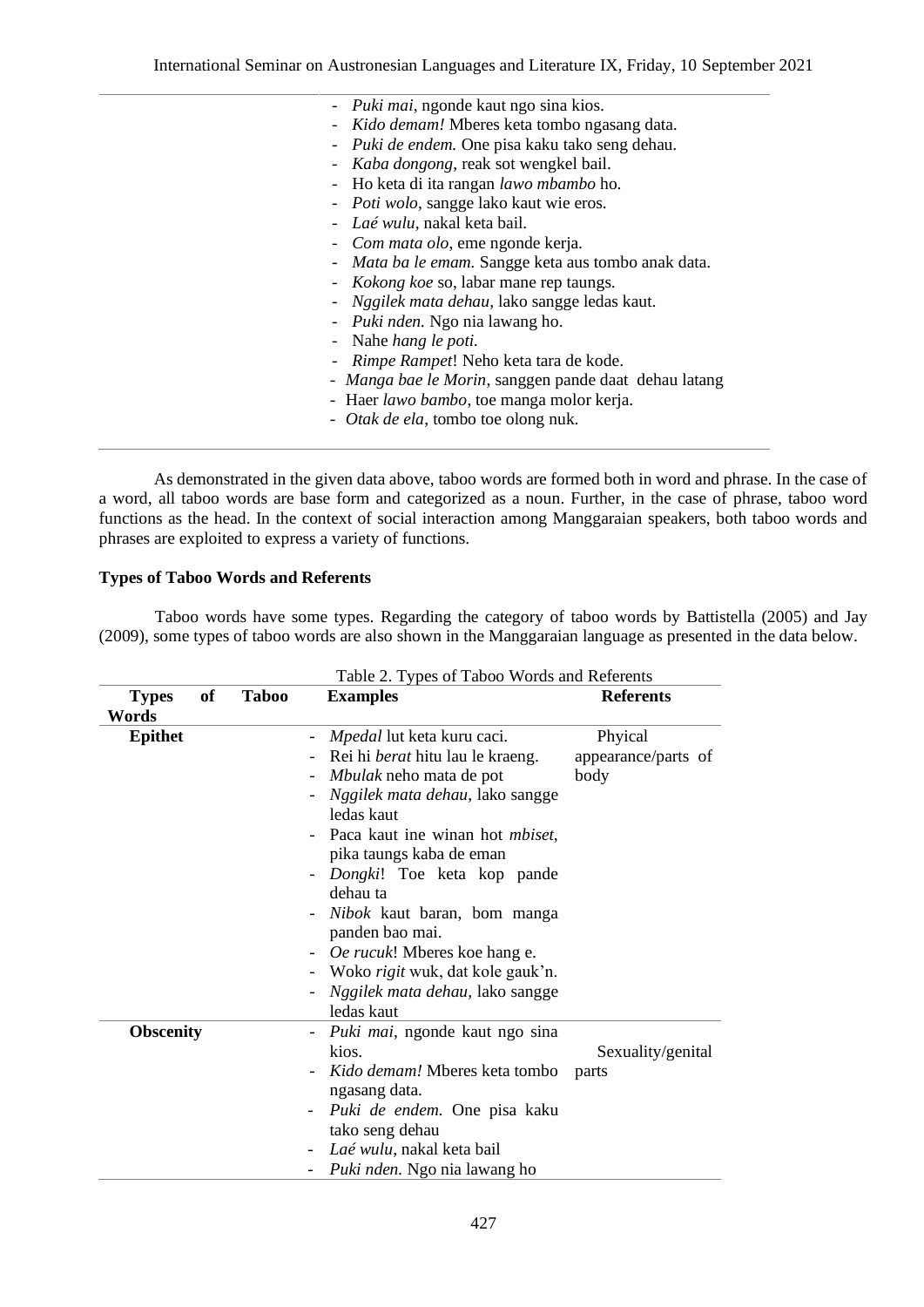|                  | Laé diong keta hot pande rusak<br>barang daku?<br><i>Puki!neka sangge toko agu rona</i><br>data                                                                                                                                                                                                   |                                                |
|------------------|---------------------------------------------------------------------------------------------------------------------------------------------------------------------------------------------------------------------------------------------------------------------------------------------------|------------------------------------------------|
| <b>Scatology</b> | - Acu, toe di'a gauk agu tombo<br>sangge ngoeng.<br>- Do bail mboros, berat ne ho keta<br>ntung<br>- Tai acu, mesen keta bora dehau ko!<br>- Kaba dongong, reak sot wengkel<br>hail<br>- Rimpe Rampet! Neho keta tara de<br>kode                                                                  | Animal,<br>excretion                           |
| <b>Profanity</b> | - Manga bae le Morin, sanggen<br>pande daat dehau latang<br>- <i>Poti wolo</i> , sangge lako kaut wie<br>eros.<br>- Nahe <i>hang le poti</i><br>- Kokong koe so, labar mane rep<br>taungs.<br>- Com mata olo, eme ngonde bail<br>kerja.<br>- Mata ba le emam. Sangge keta aus<br>tombo anak data. | Sacred/supernatural<br>/metaphysical<br>things |

The types of taboo words and referents as demonstrated in the above data contain specific subjects. The subjects are mainly concerned with sexuality, physical appearance/parts of the body, death, animal, excretion, and sacred/metaphysical things. Such topics are related to Wardhaugh (1992) who stated similar matters of taboo words. There is a difference in the case of profanity in that it covers both sacred things (*Morin*) and other metaphysical objects such as ghost spirit (*poti wolo, kokong koe, mata*). The word "morin" is a generic word referring to God which is often used in the expression of religious cursing. Yet, there is no such specific name employed in the religious taboo words or phrases like in the English language. Additionally, the level of offensiveness of the tabooed subjects relatively ranges from profanity, obscenity, scatology, and epithet. However, the context of interaction directly determines the degree of offensiveness.

### **Functions and Factors of Using Taboo Words**

Taboo words are employed to convey various functions depending mainly on the context of interaction. Generally, taboo words are spoken to state some functions feeling or emotion, cursing, insulting, swearing, being aggressive or provocative. Based on the data, taboo words of the Manggaraian language reveal some functions as presented below.

|                  | Table 3. Functions and Factors of Using Taboo Words |         |                                |  |  |  |
|------------------|-----------------------------------------------------|---------|--------------------------------|--|--|--|
| <b>Functions</b> |                                                     | Factors |                                |  |  |  |
|                  | 1. Expressing feeling/emotion                       |         | 1. Psychological condition     |  |  |  |
|                  | 2. Cursing                                          |         | 2. Speaker-hearer relationship |  |  |  |
|                  | 3. Swearing                                         |         | 3. Social-physical setting     |  |  |  |
|                  | 4. Closeness and Humor                              |         | 4. Authority                   |  |  |  |
|                  | <b>5.</b> Group identity/ethnics                    |         |                                |  |  |  |
|                  | <b>6.</b> Drawing attention                         |         |                                |  |  |  |
|                  |                                                     |         |                                |  |  |  |

Those functions are often conveyed when speakers of the Manggaraian language speak of taboo words in their utterances. Each function can be identified from taboo words and phrases used in the context of interaction. Therefore, the context of interaction directly and significantly affects the choice of taboo words and phrases expressing different functions. On one occasion or situation, a speaker uses taboo words to state her strong feeling or emotion, while he could address cursing as well as swearing on one another occasion. In the case of context,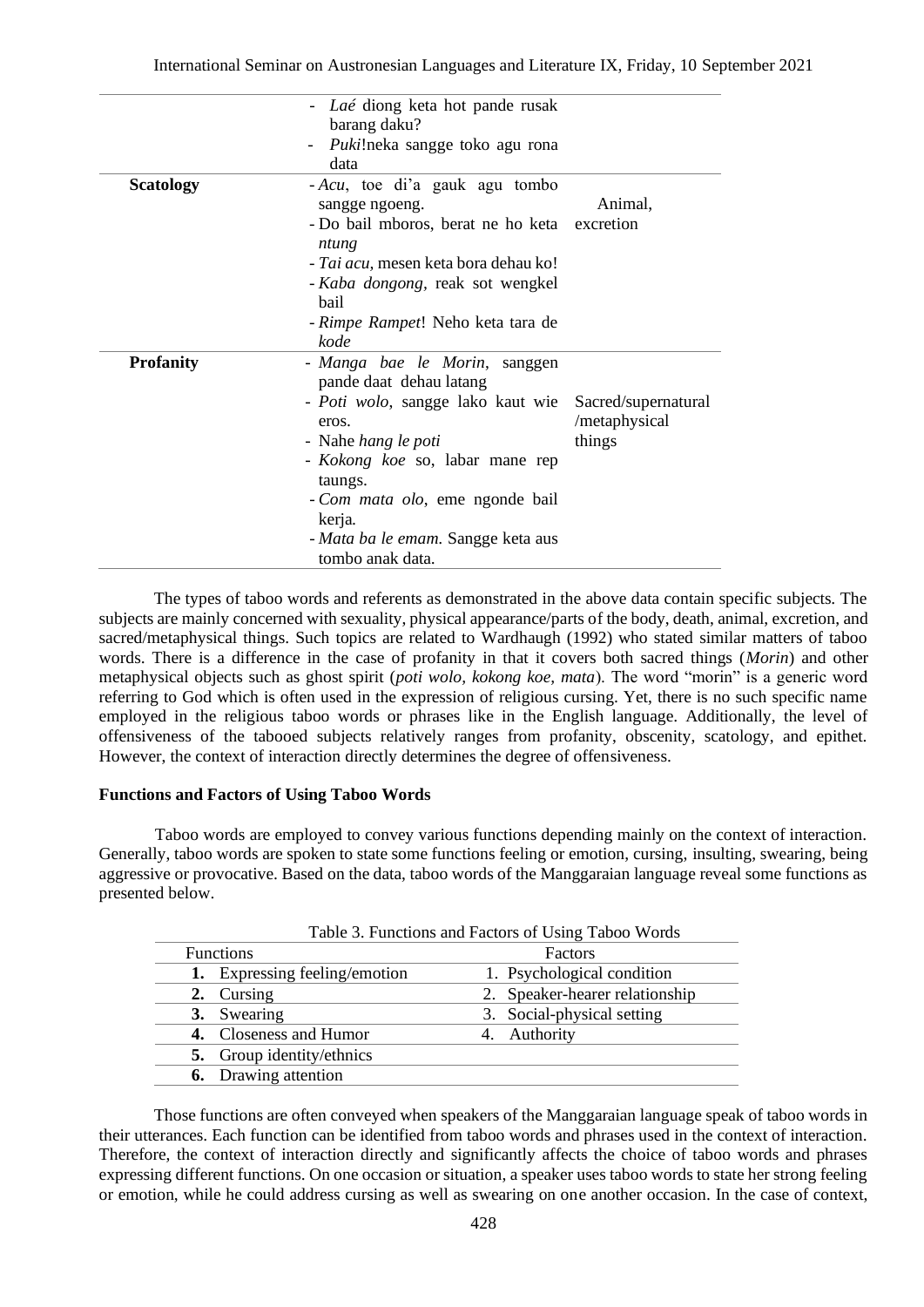International Seminar on Austronesian Languages and Literature IX, Friday, 10 September 2021

there are some factors causing speakers to employ taboo words such as psychological condition, speaker-hearer relationship, social-physical setting, and authority. Among these factors, the psychological condition is much more dominant driving an individual speaker to exploit taboo words in utterances or speech acts. However, in a broader context of social interaction, taboo words have arisen from social-physical settings and authority (Finn, 2017; Jay, 2009; Njoroge, 2014).

#### **DISCUSSION**

Taboo words are closely bound with social settings and interactional context. In Manggaraian language, taboo words are exploited by speakers in a different social setting and context of interaction. These two aspects are related to each other underlying the appearance of taboo words in utterances or speech acts. See the following example.

> Ema : *manga bae le Morin*, sangged pande daat dehau. Ase : ole, asi nggitu bail tombo.

The interaction occurred between two speakers: a father and his brother. The speaker used the phrase *manga bae le Morin*. It is considered taboo words because the referent is a sacred thing, that is God (morin). Additionally, this taboo word was employed by the speaker to convey religious cursing toward his brother's bad behavior. "Morin" is believed to be the highest, powerful, sacred, and glorious. It is the value contained in the word. The word is forbidden to be used for wrong matters. In this interaction, the use of the word is inappropriate to religious and social norms. Socio-culturally, when a speaker exploits the word "morin" in a wrong way as in the given example, his language sounds rude *per se,* but it is taboo.

The other examples of taboo words which are extremely sensitive and offensive are those referring to sexuality, animal, and excretion. Sexuality (genital parts of the body) is a vital part of the human body that is covered and secret. It cannot be directly mentioned, or it is strongly banned and avoidable in interaction. Look at the example below.

- (1) Aleks : *Lae* diong keta hot pande rusak barang daku?
- Agus: Toe baen ge.
- (2) Dina : *Puki* mai! Ngonde kaut ngo sina kios.
	- Dedi : Bo eme inung kopi tong. Sua gelas.

In examples (1) and (2) above, the speakers' employed taboo words showing the sexuality of females and males. The word *lae* refers to the male genital organ which is biologically used to excrete water from the body and in sexual activity, whereas the word *puki* is a female genital organ that serves a similar function to male. These taboo words are very sensitive, rude, and offensive as they share not only negative meanings but also have derogative content. In both interactions, these taboo words were exploited to express their emotion/feeling as well as to swear the unfavorable behavior. The speakers' psychological condition, like under pressure and disappointment, is the factor that affects the exploitation of the sexual taboo words. The sexual taboo words, categorized as obscenity, have some bad impact on self-image, face, and interpersonal relationships. At its worst extent, they can provoke harm and a social conflict in the broader social setting.

Taboo words are also related to animals and excretion. In the Manggaraian language, animal and excretion are generally regarded as taboo words such as *acu, ela, kode, lawo, ntung, kaba*, *tai*. These taboo words are categorized into scatology. The animal and excretion taboo words are metaphorically used to swear a person with unfavorable appearance, bad behavior, and conduct. Look at the examples below.

- (1) Kani : neho keta hang de *ela*, taung kat hang agu ute one lewing.
- Winus : cait manga kid ata toe di hang.
- (2) Lipus : Reba neho keta tara de *kode*.
	- Radus : tung keta de tombo hitu e.
- (3) Frida : Sangge tombo kaut ine wai *acu* ho.
	- Sinta : itup leng, neka sangge aus kaut tombo.

In interactions (1), (2) and (3), it was found out that the speakers employed the animal taboo words, namely: *ela, kode, acu*. These words are rude and taboo because they compare human's appearance, character, behavior, and conduct to the animals. In interaction (1), the speaker employed the word "ela" (pig) to swear his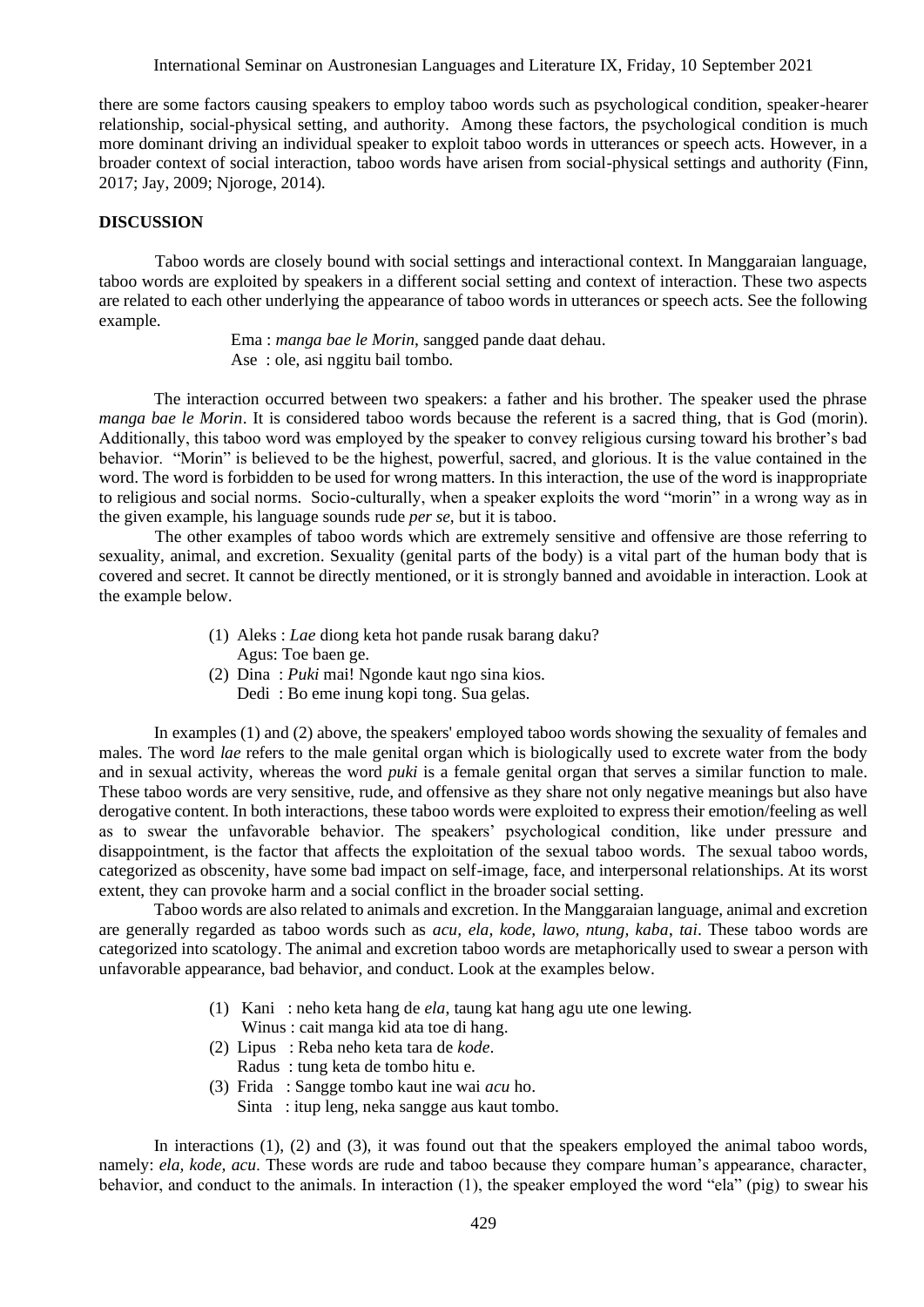counterpart with greedy behavior; (2) the speaker applied the word "kode" (monkey) to swear another person with ugly physical appearance; and (3) the speaker used the word "acu" (dog) to swear another person with unfavorable behavior. The animal taboo words are impolite to be spoken as they humiliate and discredit other people.

## **CONCLUSION**

As a piece of linguistic evidence and reality, taboo words (language) exist in any language around the world. This kind of language is generally perceived as rude, negative, offensive, and impolite. It brings about bad impacts on speaker-hearer relationships, self-image/respect, and even conflict. Therefore, it is strongly avoidable and forbidden in interaction. Manggaraian language has a repertoire of taboo words; they are formed in words and phrases. Related to taboo words in the Manggaraian language, some points are drawn as the conclusion. First, in terms of types, taboo words are categorized into four types, namely*: profanity, epithet, obscenity, and scatology*. Second, taboo words address some functions such as expressing feeling/emotion, cursing, swearing, closeness and humor, showing group identity/ethnicity, and drawing attention. Third, taboo words also have some referents, namely sexuality, sacred/supernatural/metaphysical things, animal/excretion, physical appearance/parts of the body. Fourth, the employment of taboo words is triggered by some factors: psychological condition, speakerhearer relationship, social-physical setting, and authority. Socio-cultural context determines the proscription of taboo words, in this case, socio-cultural and religious norms. Further, recognizing taboo words in the Manggaraian language is vitally important for both native speakers and speakers from other languages to reduce the risk of harm, conflict, and main impoliteness

## **REFERENCES**

- Allan, Keith & Burridge, K. (2006). *Forbidden Words: Taboo and the Censoring of Language* (First). Cambridge University Press.
- Apriani, N. W. (2017). *Bentuk dan Referensi Kata Makian Dalam Bahasa Bali*.
- Finn, E. (2017). Swearing: The good, the bad & the ugly. *ORTESOL*, *34*, 26.
- Jay, T. (2009). The Utility and Ubiquity of Taboo Words. *The Association of Psychological Science*, *4*(2), 153– 161.
- Leech, G. (2014). *The pragmatics of Politeness*. Oxford University.
- Levinson, S. C. (1983). *Pragmatics* (First edition). Cambridge University.
- Lidbäck, J. (2020). *Functions of taboo expressions in YouTube discourse: The case of iDubbbzTV*. Karlstad University.
- Njoroge, R. N. (2014). *Euphemisms And Taboo Words: A Case Of Kikuyu' S Kabete Dialect*. The University of Nairobi.
- Pilotti, M., Almand, J., & Martinez, M. (2012). Taboo Words in Expressive Language: Do Sex and Primary Language Matter? *American International Journal of Contemporary Research*, *2*(2), 17–26.
- Putri, Derli Elsa, Sembiring, B. & I. (2019). An Analysis of Taboo Words in Rich Brian's Song Lyrics. *Journal of English Education and Teaching*, *3*(2), 143–155.
- Ranus, M. J. G. W. (2019). *Makian Dalam Bahasa Manggarai Dialek Colol Manggarai Timur*. Sanata Dharma.
- Rosenberg, P., & Garcia, D. (2017). *The A (ffective) B (ehavioral) C (ognitive) of Taboo Words in Natural Language: The Relationship Between Taboo Words' Intensity and Frequency*. *May*. https://doi.org/10.1177/0261927X16660830
- Samosir, Widya Nola, Meisuri & Putri, C. A. (2020). Taboo Language Expression Between Seller and Buyer In Traditional Market. *Linguistica*, *09*(04), 396–402.
- Sari, Y. P. (2020). An Analysis of Types of Taboo Words in Parker Movie. *Humanis: Journal of Arts and Humanities*, *24*(3), 232–237. https://doi.org/https://doi.org/10.24843/JH.2020.v24.i03.p01
- Sugara, Ria Dewi Hudayani and Saparianingsih, R. (2020). English Cursing Analysis of Millennial Generation in Social Media Investigate. *Atlantis Press*, *512*(Icoflex 2019), 271–274.
- Tampos-Villadolid, Marilyn & Santos, A. L. (2019). Euphemisms for Taboo Words: Ili ganon' s Sociolinguistical Approach for Social Harmony. *Journal of Education & Social Policy*, *6*(4), 50–57. https://doi.org/10.30845/jesp.v6n4p7
- Wene, I. W., & Ena, O. T. (2020). Cursing, Sexual Harassment, Profanity, Obscenity and Epithet in Dallas Buyers Club Movie. *Journal of Applied Linguistics and Literature*, *5*(1), 71–87. https://doi.org/http://dx.doi.org/10.33369/joall.v5i1.8920